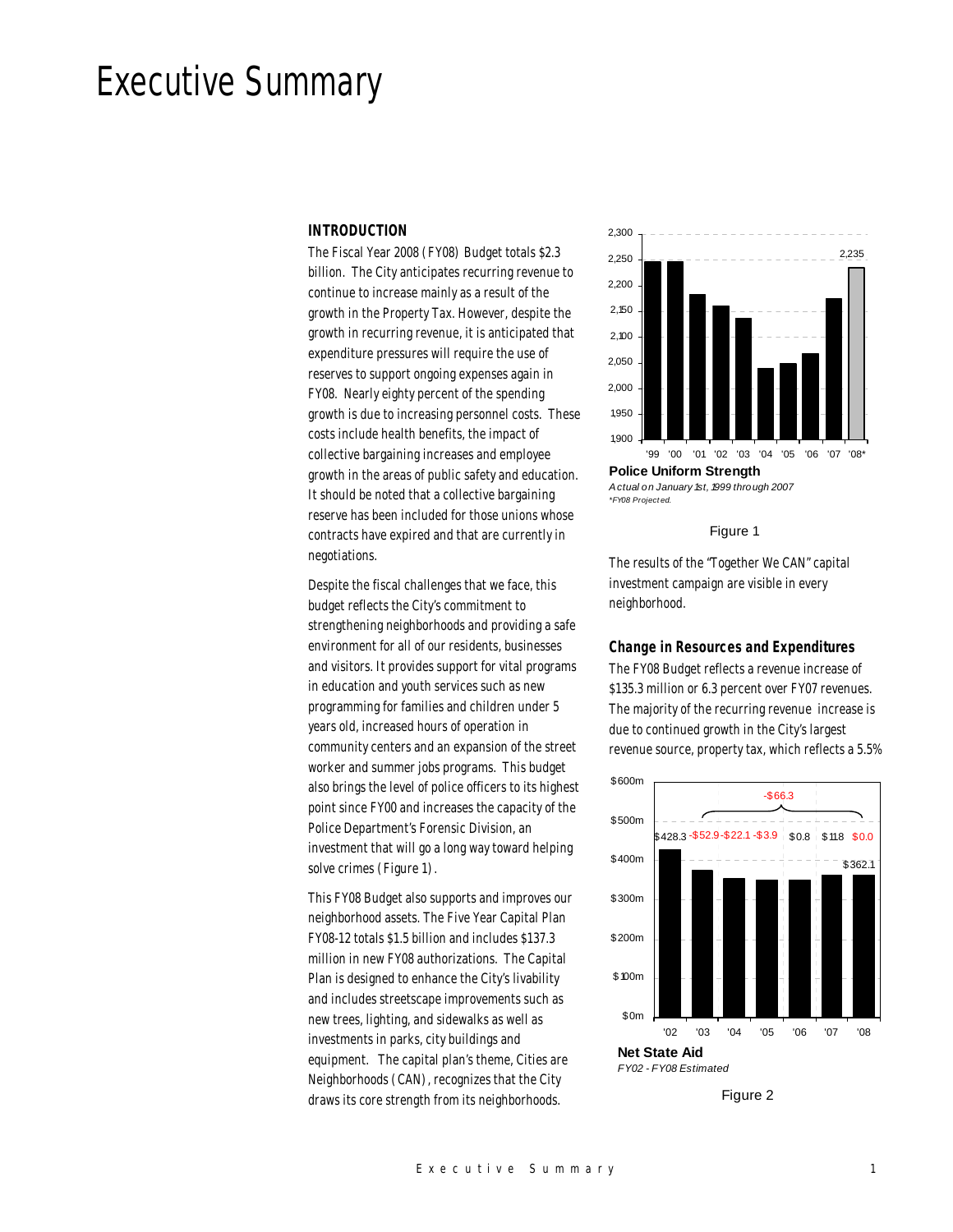net increase.

Net state aid, defined as state aid combined with the charter school tuition assessment and other assessments, is expected to decrease marginally for FY08. The lack of growth in net state aid perpetuates the loss incurred over the last six years (Figure 2). State aid is the second largest source of revenue for the City and therefore plays a critical role in determining available resources.

Other economically sensitive revenue streams, such as excise taxes and interest on investments, are projected to continue their steady growth in the FY08 Budget.

Available revenues provide the basis for planning the FY08 appropriations and fixed costs.

It is expected that an appropriation of \$5 million from Budgetary Fund Balance (reserves) will be necessary in FY08 to fund ongoing expenses. In addition, the budget includes a \$20 million appropriation from Budgetary Fund Balance to begin to address the City's liability related to other post employment benefits (OPEB).

On the expenditure side, the FY08 Budget reflects a 6.6 percent or \$114.1 million increase in appropriations and a 4.8 percent or \$21.3 million increase in fixed costs (pensions, debt service, state assessments and Suffolk County sheriff) for a total expenditure increase of \$135.3 million.

The growth in health benefits along with contractual salary increases and staff level expansion in public safety and education, drive the overall increases shown in appropriations. In FY08 health insurance as a percentage of the total budget is 11.2 percent, up from 7.9 percent in FY02 (Table 1). The total general fund increase needed for health insurance is \$21.8 million (when grants are included, the total increase needed is \$23.6 million.) The increase in total fixed costs is driven by the pension funding schedule and state assessments. A more detailed discussion of the City's revenues and expenditures can be found in the Summary Budget chapter of this volume.

The City has taken many steps over the last five fiscal years to adjust to fiscal change. Through controlled hiring and attrition the City continues to keep employee levels down overall. The City's workforce was down 861, or approximately 4.9%, full-time equivalents between January 2002 and

January 2007. With personnel costs and health benefits representing over 70 percent of the City's operating budget appropriations, it is important to manage the level of the City's workforce.

## *Boston's Economy*

The Massachusetts economy has still not fully recovered from significant losses during the last recession. The state has yet to see employment reach pre-recession levels and its unemployment rate is still nearly a half percentage point greater than the national rate. Gross State Product growth, which during the 1997 to 2004 period ranked  $13<sup>th</sup>$  out of all 50 states, slipped to  $44<sup>th</sup>$  in 2005.

As the City usually generates nearly one-quarter of Massachusetts' annual economic output, the City has led the state both into and out of past recessions. With the United States now generating significant job growth and steady gains in gross domestic product, it is expected that the City will soon produce the economic growth that will once again stimulate the larger economies that surround it into a solid economic expansion.

The effect of this economic growth on the City's budget will be positive, but only on the margins as Boston's comparatively restrictive revenue structure leaves it primarily dependent on property tax growth, constrained under Proposition 2 ½, and state aid.

## **Health Insurance as a Percentage of Budget**

| 7.9%  |
|-------|
| 8.3%  |
| 9.1%  |
| 9.7%  |
| 10.0% |
| 10.9% |
| 11.2% |
|       |

## Table 1

In FY08, the state continues to maintain a structural budget deficit, and has yet to increase aid to municipalities in proportion to what it reduced during the recent recession.

Both the Mayor, in his legislative package, and the Governor, through the Municipal Partnership Act,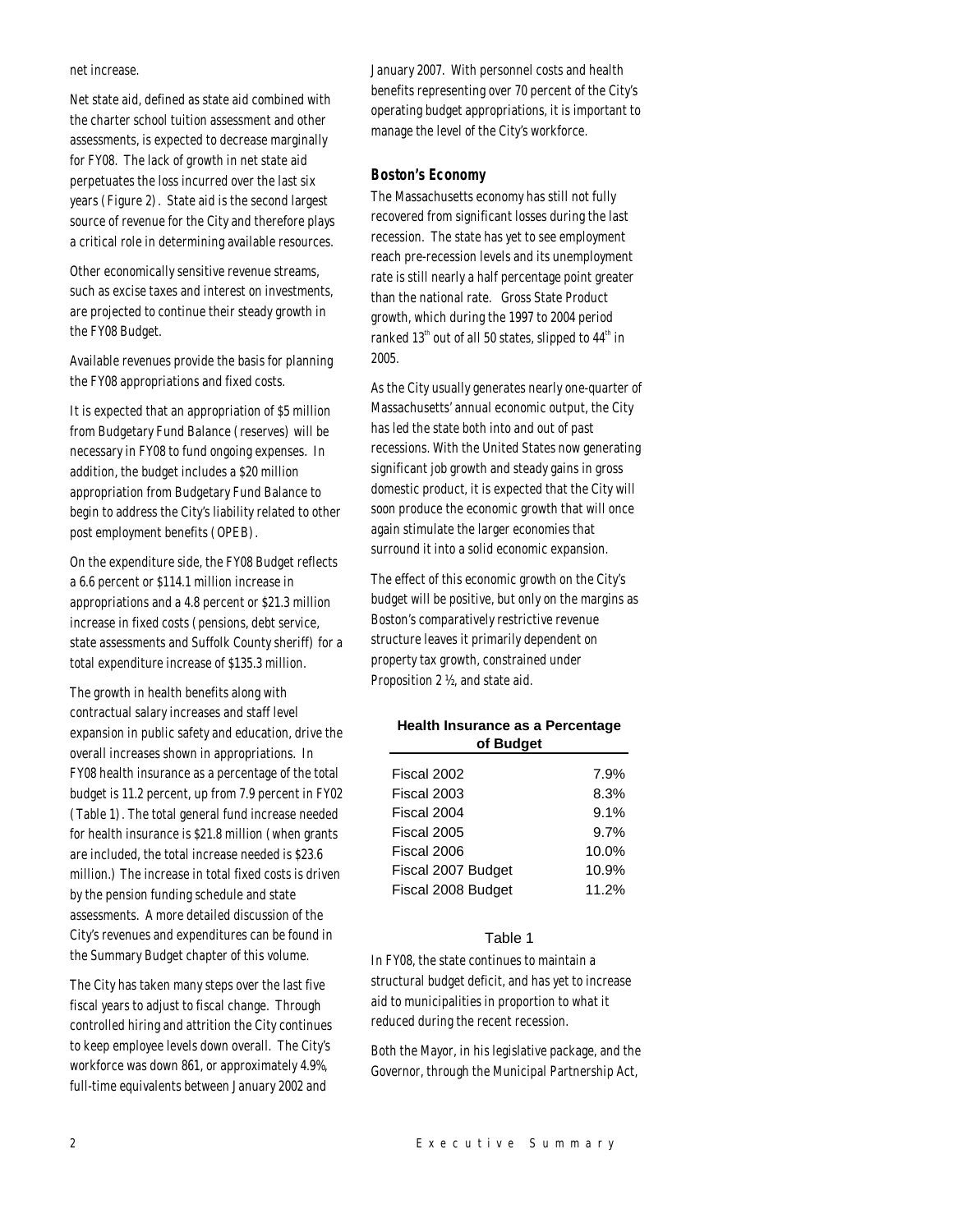have proposed expanding municipal resources through local option taxes and other fiscal reforms to ease the burden on local property taxpayers.

Residential taxpayers have faced substantial increases in taxes since FY02 and the Mayor has committed new revenues, should the legislature approve them, to reducing taxes in FY08.

#### *Long-Term Financial Outlook*

The City's history of balanced budgets, prudent fiscal policies, and conservatively structured debt with manageable future borrowing plans continues to serve the City well. In March 2007, Standard and Poor's upgraded Boston's bond rating to AA+ from AA, the highest rating ever achieved in the City's history. At the same time, Fitch Ratings affirmed their AA rating and Moody's Investor Services affirmed their Aa1 rating. The City's strong proactive management has been recognized by the credit markets over the past several years. A bond rating is a statement of credit quality and is analyzed when determining the interest rate that should be paid for a municipality's bonds. A higher bond rating translates into lower interest rates and real dollar savings for the City.

The high priority City management places on carefully implementing sound fiscal policies and continuing to exercise strong fiscal discipline ensures the City's ability to preserve budgetary balance and maintain essential services.

#### *Focus on FY08 Results*

The FY08 budget focuses on strengthening Boston's neighborhoods, the core of our city. The City's programs and operations reflect our belief that a hallmark of a vital, caring community is its ability to take care of its most vulnerable members - from the newborn to those living on a fixed income.

That belief is the foundation for the eight priorities that the Mayor laid out in the FY07 budget. Those priorities include reducing violent crime, providing better service, growing revenue, eliminating health disparities, closing the achievement gap, increasing diversity, building workforce housing, and creating jobs. Our success in those priorities area will further Boston towards being a City of Opportunity & Hope, a City of Sustainability & Security, and a City of Innovation & Growth.

#### *City of Opportunity and Hope*

Boston's vitality flows from the energy of its citizens pursuing their dreams. This budget invests in programs that aid in that pursuit - that improve the quality of opportunity available to individuals and businesses. To meet the diverse needs of Boston residents, the City is funding the development of a broader range of programs, with a particular focus on serving young children and new businesses. To best leverage existing talents and resources throughout Boston, the City is prioritizing programs that forge partnerships to achieve results.

Strengthen Educational Support for Children In Partnership With Their Families Create free learning opportunities over the next two years for 700 children ages birth to five, supporting parents' role as their children's first teacher; increase the capacity for families to connect to their children's schools by nearly doubling the size of the Family & Community Outreach Coordinator program.

Increase the Quality, Quantity and Variety of Educational and Support Programs Expand the breadth of educational programs by moving toward the creation of seven new pilot schools, creating an additional K-8 school, and increasing investment in teacher training; provide more educational opportunities by adding 450 new K1 seats, lengthening the school day at the ten Superintendent's schools, and adding 90 hours per week at targeted Centers for Youth and Families, including new weekend hours at eight sites; create the Office of Violence Prevention within the Boston Public Health Commission to institutionalize and expand our efforts to support those coping with the trauma of violent crime.

## Catalyze Small Business and Main Street Growth

Develop a \$45 million loan fund to support small businesses seeking to expand operations and jobs in Boston; raise \$2.5 million through the Main Streets Capital Campaign to strengthen and sustain programs that support vibrant neighborhood business districts.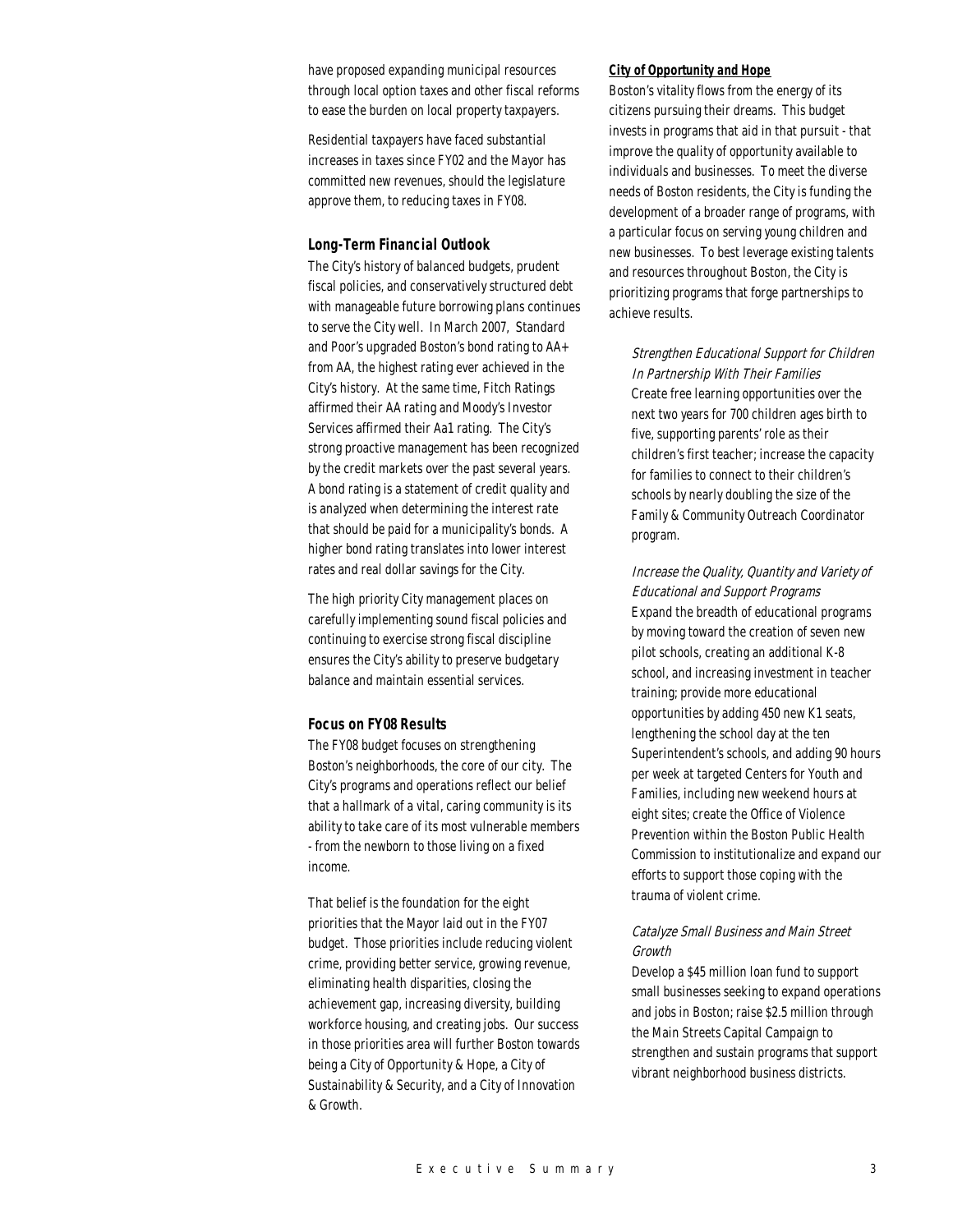#### *City of Sustainability and Security*

A livable city requires strong community policing and investments that strengthen neighborhoods. This budget builds on Boston's success in these areas, deepening our commitment to policing in partnership with residents and furthering our efforts to identify and arrest perpetrators of violent crime. This budget recognizes that security extends beyond public safety; consequently, this budget significantly supports programs and projects that ensure the long-term health of neighborhood infrastructure, whether owned by residents or by the City.

Increase the Capacity of Community Policing Enhance community policing by recruiting police candidates who reflect the diversity of Boston, deploying additional officers throughout city neighborhoods, and making officers more accessible to the community through a significant expansion of the Safe Street Teams of walking officers and bicycle patrols; prosecute and incarcerate more violent offenders, by investing in detectives, additional forensics personnel and state of the art equipment; increase the streetworker program by 25% to better connect youth with programs and services.

## Coordinate Capital and Operational Funds In Neighborhoods

Invest in streetscape improvements, such as resurfaced streets, better lighting, and new street trees, in those areas with the most incidents of violent crime; strengthen those neighborhoods through major construction and renovation projects at sites such as the Burke and Dearborn Schools, Mattapan Library, Dudley Neighborhood Police Station, Strand Theater, Ceylon Park, Roberts Field, and Mattahunt and Shelburne Community Centers.

#### Protect Homeowners

Expand the City's foreclosure prevention program, enabling the City to increase annual capacity to 1,500 clients; bolster the directoutreach campaign, implement an emergency loan program, and pursue foreclosure prevention legislation; reduce fire insurance costs for homeowners by improving the City's fire suppression rating to the highest level, a

rating held by only a select few cities nationwide.

#### *City of Innovation and Growth*

Under Mayor Menino's leadership, the City of Boston continues to drive growth and sustain the city's vitality through innovation. City leaders are developing creative strategies targeted at achieving high performance in all areas of service delivery, ensuring sustainability, increasing efficiencies, and maintaining the broad mix of services required by the evolving needs of the city's population, including the growing importance of ecologically sustainable building and business practices and the widespread use of technology to deliver services and information around the clock. To fund these strategies, the City will continue to work toward a model of revenue diversification that will better insulate government operations from future economic fluctuations. In the coming year, the City will also increase its investment in building the technology infrastructure to support the efficiency and effectiveness of today's array of city services and those we will offer in the future.

The city's vitality is reflected in and supported by our efforts to ensure that all Bostonians benefit from healthy, growing and livable communities.

# Support City's Growth Through Legislative and Home Rule Amendments

Work to close the telecommunications tax loophole and pass a local option meals tax, which would enable the City to lower property taxes next year and reduce the City's longterm reliance on the property tax; manage the City's escalating health care costs by gradually changing employee health care contributions.

## Invest in Innovative Practices & Technology to Enhance City Services

Pilot a single-stream recycling program in one neighborhood to increase the City's recycling rate, improving the environment and reducing disposal fees; upgrade traffic signal timing in several major corridors to improve system reliability, ease congestion and reduce accidents; invest in upgrades and technology at the Fire Training Academy to enable our fire fighters to be nationally certified; invest \$15 million in modernizing the front line